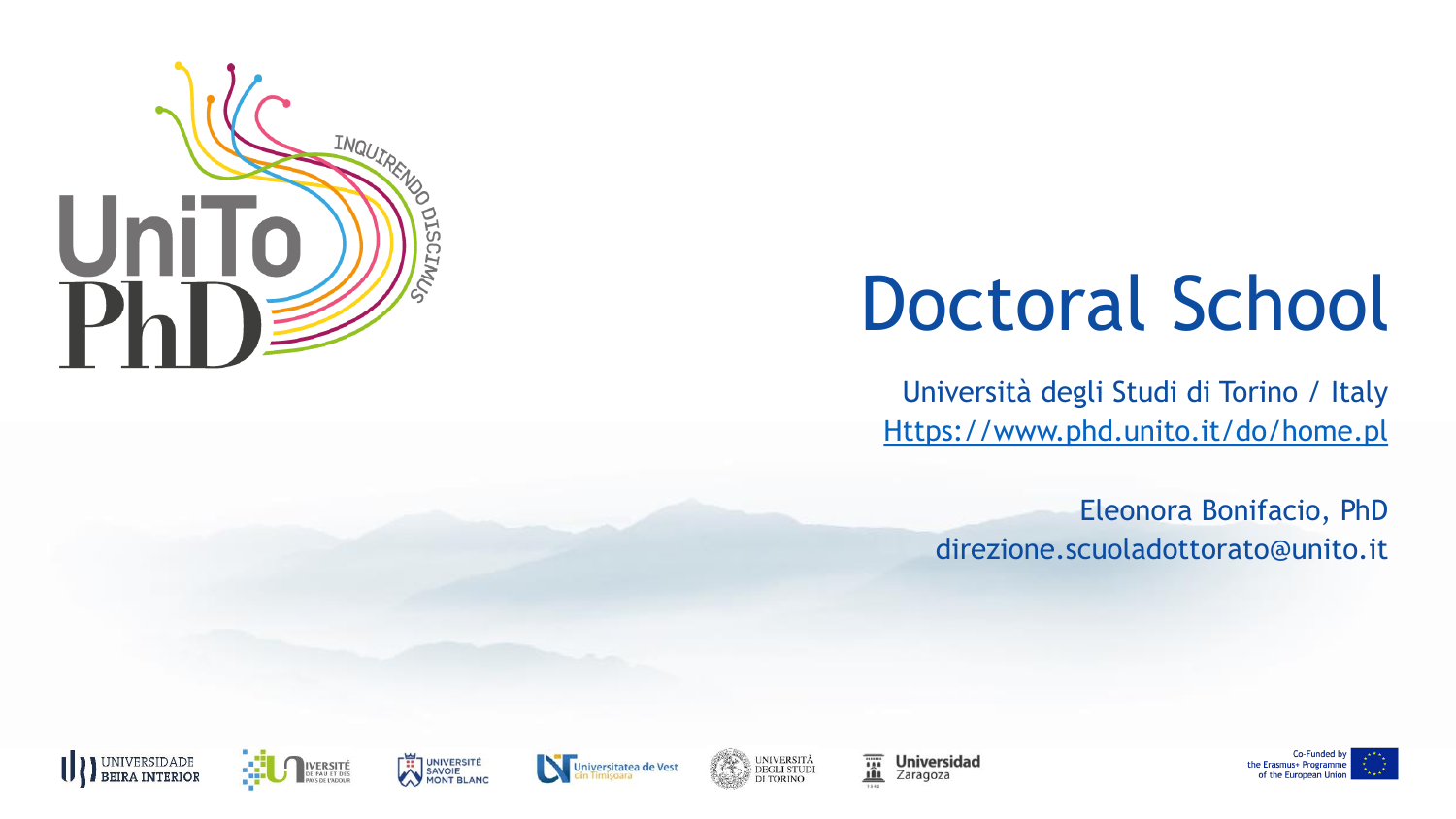# General information on starting a PhD

#### **Conditions**

- . MSc or equivalent is a pre-requisite.
- Access to PhD studies in Italy is through a public call (next one in spring, at least 1 call per year)
- . B2 English level is required for most programs

### **Duration:** 3 or 4 years depending on the program

**III** BEIRA INTERIOR



Universitatea de Vest

**Activities**: courses (specific, multidisciplinary, complementary training) + research activities. Attendance to courses may be compulsory (depending on PhD programs). Full time.

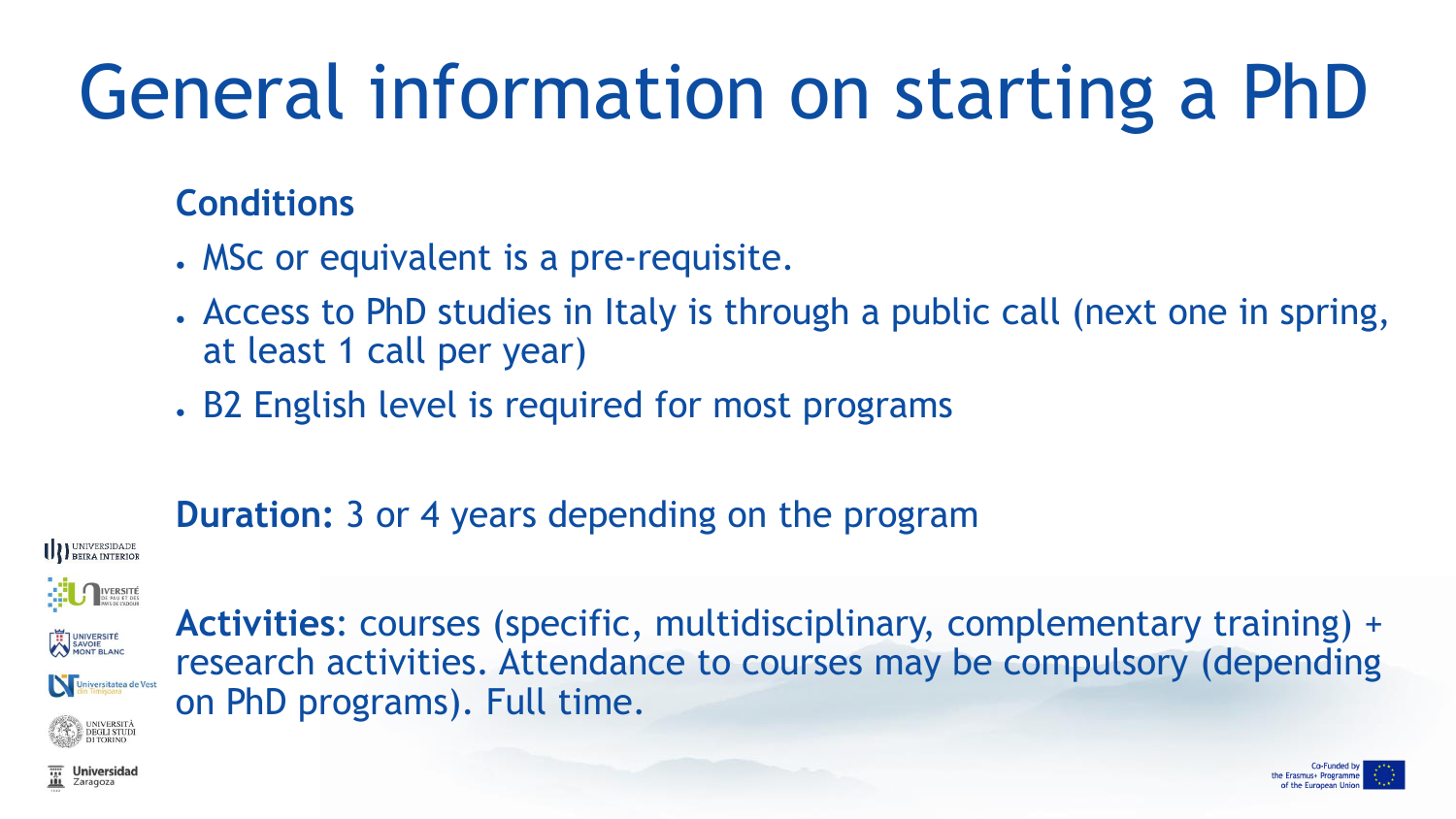### **All fields are covered. The School coordinates 36 PhD programs (+ 2-4)**

|                           | <b>Natural Sciences</b>                                          | <b>Social and Economic Sciences</b>                               | <b>Life and Health Sciences</b>                               | <b>Arts and Humanities</b>                                             |
|---------------------------|------------------------------------------------------------------|-------------------------------------------------------------------|---------------------------------------------------------------|------------------------------------------------------------------------|
|                           | Agricultural, Forest and Food Sciences                           | <b>Business and Management</b>                                    | Bioengineering and medical and surgical<br>sciences           | Archaeological, Historical and Historical-<br><b>Artistic Sciences</b> |
|                           | <b>Biological Sciences and Applied</b><br><b>Biotechnologies</b> | Comparative Analysis of Institutions,<br>Economics and Law        | <b>Biomedical Sciences and Oncology</b>                       | <b>Arts and Humanities</b>                                             |
|                           | <b>Chemical and Material Sciences</b>                            | Economics "Vilfredo Pareto"                                       | <b>Complex Systems for Quantitative</b><br><b>Biomedicine</b> | Digital Humanities.                                                    |
|                           | <b>Computer Science</b>                                          | <b>Global History of Empires</b>                                  | <b>Experimental Medicine and Therapy</b>                      | Philosophy                                                             |
|                           | <b>Earth Sciences</b>                                            | Innovation for the Circular Economy                               | <b>Medical Physiopathology</b>                                |                                                                        |
|                           | Food, Health and Longevity                                       | Law and Institutions                                              | <b>Molecular Medicine</b>                                     |                                                                        |
|                           | Modeling and Data Science                                        | Law, Science and Technology                                       | <b>Neurosciences</b>                                          |                                                                        |
|                           | Pharmaceutical and Biomolecular<br>Sciences                      | Law, the Individual and the Market                                | Veterinary Sciences for Animal Health<br>and Food Safety      |                                                                        |
|                           | Technologies for Cultural Heritage                               | Psychological, Anthropological and<br><b>Educational Sciences</b> |                                                               |                                                                        |
|                           | Physics                                                          | Social and Political Change                                       |                                                               |                                                                        |
| <b>III</b> BEIRA INTERIOR | Pure and applied Mathematics                                     | Sociology and Methodology of Social<br>Research                   |                                                               |                                                                        |
| IVERSITÉ                  | Sustainable Development and<br>Cooperation                       | Urban and Regional Development                                    |                                                               |                                                                        |

UNIVERSITÉ

Universitatea de Vest



https://www.phd.unito.it/do/home.pl/View?doc=Ph.D.\_Programs.html

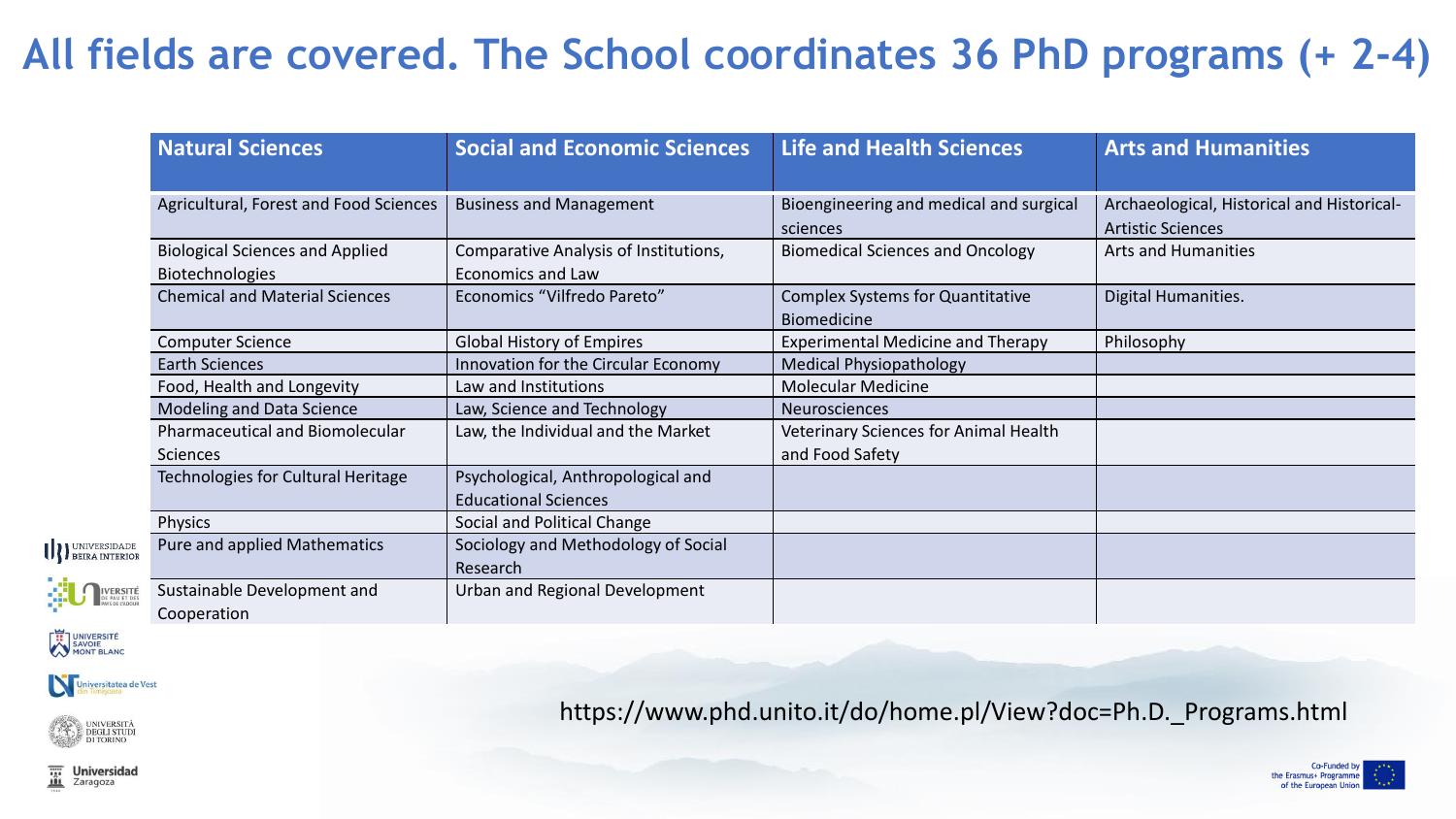## How a program is run:

- . Each PhD candidate has 1 supervisor + 1-2 co-supervisors.
- . At the end of each year PhD students have to present a report of activities and are evaluated by the PhD board before admission to the next year.
- Some programs have additional requirements (e.g. oral presentations, stage abroad, publications, winter/summer schools, D-days, conferences etc..)

**INIVERSIDADE** UNIVERSITÉ<br>SAVOIE<br>MONT BLANC Universitatea de Vest



. At the end a thesis has to be written. Several formats are accepted, depending on PhD programs (e.g. monography, collection of published papers...)



**Universidad** Zaragoza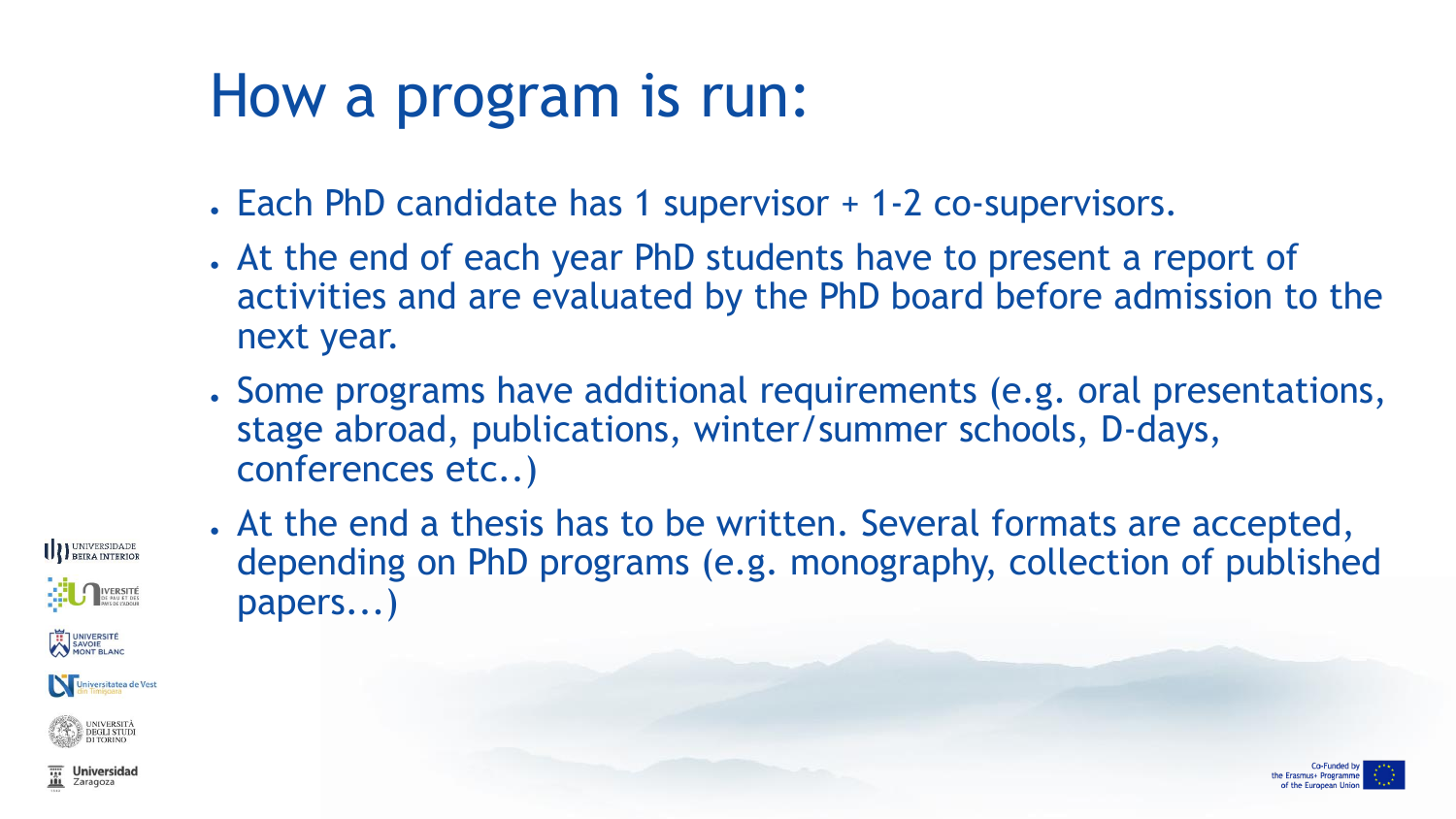## How a program is run: Conditions for the defence

- . The thesis is evaluated by 2 external reviewers before admission to the defense.
- . The jury is made by at least 3 experts (majority outside the institutions taking part in the PhD program).
- . The duration of the presentation varies depending on PhD programs. A discussion follows the presentation.